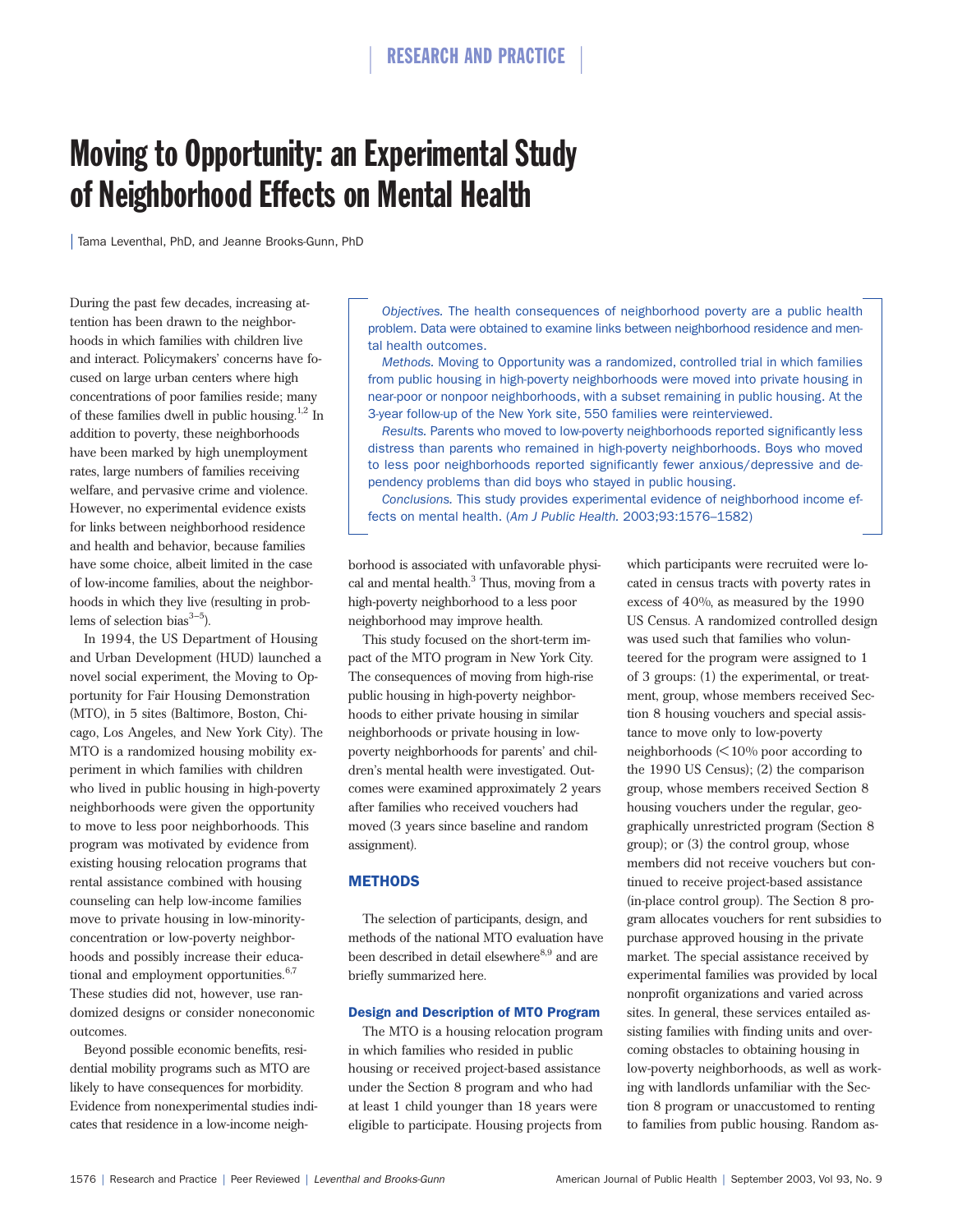signment was conducted by means of specially designed software for the MTO program; assignment to each condition was based on an expected treatment compliance (or take-up) rate of 25% at each site.

Families that volunteered for the program were more disadvantaged than their public housing counterparts who did not join MTO; MTO families were more likely than nonparticipating families to receive welfare and to be headed by women who were young and unemployed.<sup>9</sup>

Abt Associates Inc., under contract with HUD, conducted baseline interviews with heads of households from 1994 to 1999, before random assignment and relocation of movers. The structured interviews focused on demographic information, with limited data obtained for each household member, including children. HUD contracted different teams of researchers to conduct site-specific followup evaluations.<sup>10</sup>

## New York City MTO Evaluation

We report on a follow-up evaluation of the New York City MTO site  $(n=794)$ . Three years after baseline interviews were completed, we hired field staff from Schulman, Ronca, and Bucuvalas, Inc. to conduct in-home follow-up interviews with primary caregivers and up to 2 randomly selected children per household (in sampling, priority was given to children who lived in the household at baseline and to children who were 3 years of age and older). For the small subset of families who had moved out of the metropolitan area, telephone interviews were conducted with a parent and 1 randomly selected child 11 years of age or older per household  $(n=14$  families). The parents' interviews were administered in English or Spanish, and the children's interviews were administered in English only. Given the nature of the program, the interviewers were not blind to the group assignments of the participants. In total, 550 families were interviewed as part of this follow-up evaluation between 1998 and 2000, for a 69% response rate. In general, families that participated in the follow-up did not significantly differ from those that did not participate (not shown; data available from the authors).

## **TABLE 1—Baseline Parental and Family Characteristics by Treatment Group: MTO Demonstration, New York City, 1994–1999**

|                                       | Experimental<br>$(n = 220)$ | Section 8<br>$(n = 181)$ | In-Place Control<br>$(n = 149)$ | Total<br>$(n = 550)$ |
|---------------------------------------|-----------------------------|--------------------------|---------------------------------|----------------------|
| Mean parental age, y (SD)             | 35.77 (10.13)               | 35.43 (9.13)             | 34.96 (9.67)                    | 35.44 (9.67)         |
| Sex, % female                         | 91.3                        | 96.1                     | 92.6                            | 93.2                 |
| Parental race/ethnicity, %            |                             |                          |                                 |                      |
| African American                      | 48.6                        | 50.5                     | 51.0                            | 49.9                 |
| Latino/Latina                         | 48.6                        | 45.1                     | 45.6                            | 46.6                 |
| <b>Other</b>                          | 2.8                         | 4.4                      | 3.4                             | 3.5                  |
| Parent is high school graduate/GED, % | 66.5                        | 67.4                     | 58.4                            | 64.6                 |
| Parent is married, %                  | 12.1                        | 7.7                      | 12.3                            | 10.7                 |
| Parent is employed, %                 | 22.3                        | 26.6                     | 28.1                            | 25.3                 |
| Main reason want to move, %           |                             |                          |                                 |                      |
| Better schools for children           | 16.8                        | 18.6                     | 18.6                            | 17.9                 |
| Get away from drugs and gangs         | 49.5                        | 48.5                     | 53.6                            | 50.3                 |
| Get bigger/better apartment           | 29.5                        | 31.7                     | 25.0                            | 29.0                 |
| <b>Other</b>                          | 4.2                         | 1.2                      | 2.9                             | 2.8                  |

*Note*. MTO=Moving to Opportunity for Fair Housing Demonstration; GED = graduate equivalency diploma. Descriptive statistics are weighted by date of random assignment because the assignment ratio for the 3 groups changed throughout the randomization period. No significant group differences were found.

Information was obtained on an average of approximately 1.5 children per household (n=806). On average, children were 10.72  $(SD=4.15)$  years of age at follow-up (range) 1.15–19.35).

Overall, 40% of families used the randomly assigned treatment (vouchers) they were offered to move to new neighborhoods (42% of the experimental group and 38% of the Section 8 group). Across all 5 sites, the compliance rate for the experimental group was 47% and for the Section 8 group was 60%, which was higher than the expected rate of  $25\%$ <sup>9</sup>

## Sample Description

Table 1 displays the groups' baseline parent and family characteristics. Overall, randomization yielded comparable experimental, Section 8, and control groups (all baseline differences among groups were insignificant). At the time of baseline interviews, the parents were in their mid-30s, and approximately two thirds had a high school degree or the equivalent. Approximately half of the sample was African American, and the remainder was Latino/Latina (a small number reported "other" for race/ethnicity). Most households

were headed by unmarried parents, and in most cases, mothers were interviewed. When asked the primary reason for wanting to move from their current neighborhood, a majority of parents reported getting away from drugs and gangs (this sentiment was consistent with results at other MTO sites<sup>9</sup>).

This study focuses on 512 children who were 8 to 18 years of age at follow-up  $(mean=12.62, SD=2.74)$ . The sample was split evenly by the sex of the children.

At follow-up, families resided in 170 census tracts, with an average of 3.24 (SD= 5.48) families per neighborhood. Although it was still relatively low, clustering within neighborhoods was highest among in-place controls (mean=2.98, SD=3.32), followed by experimental (mean=2.37, SD=2.67) and then Section 8 (mean= $1.87$ , SD= $1.87$ ) families.

## **Measures**

The major outcome of interest at follow-up was mental health; all measures assessed subclinical problems and therefore did not permit diagnostic classifications but are known to be correlated with clinical status and receipt of psychosocial treatment.11–14 We also consid-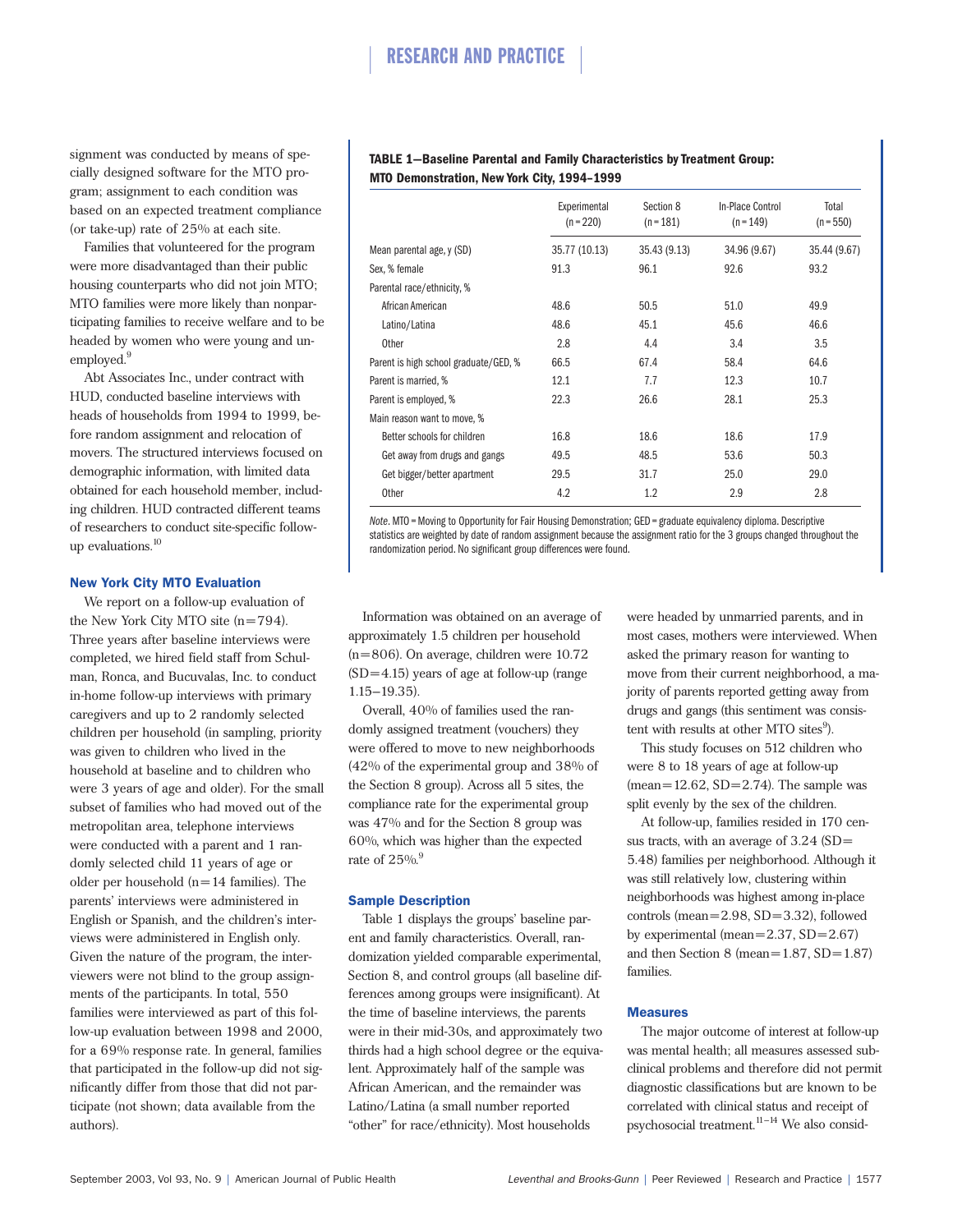## RESEARCH AND PRACTICE

ered neighborhood conditions and family economic well-being, because they were the primary targets of the MTO program.

*Neighborhood Economic and Social Conditions.* Characteristics of neighborhoods in which families resided at follow-up were assessed. Neighborhood demographic characteristics were measured by 1990 US Census data. Neighborhood physical and social disorder was measured by parental ratings of the size of problems (trash, graffiti, public drinking, public drug use or dealing, and abandoned buildings) in their neighborhoods from "not a big problem" (1) to "a big problem" (3); total mean scores were calculated, with higher scores reflecting greater disorder (range 1–3). Parents also reported level of satisfaction with their neighborhoods, rated from "very satisfied" (1) to "very dissatisfied" (5); we reverse coded scores, so higher scores represent greater satisfaction. Interviewer observations characterized the quality of the immediate external environment of respondents' homes; interviewers rated the condition of the housing and street and the presence of garbage and drugs/alcohol (M.B. Selner-O'Hagan, T. Leventhal, J. Brooks-Gunn, J.B. Bingenheimer, and F. Earls, 2002, unpublished data**)**. All 4 items were coded dichotomously, and total raw scores were calculated (range 0–4). Higher scores signify lower-quality environments.

*Parents' Mental Health.* Depressive (Depressive Mood Inventory<sup>11</sup>) and distress or anxiety (Hopkins Symptom Checklist $12$ ) symptoms were assessed. For both scales, parents reported how often each symptom was present during the past month, on a 5-point scale from "not at all" (1) to "all of the time" (5). Total scores were calculated as mean item scores; higher scores indicate poorer health  $(range 1-5)$ .

*Children's Mental Health.* Behavior problems were assessed with the Behavior Problems Index, a 28-item scale widely used in national health surveys.<sup>13,14</sup> Children reported how true each behavior was of them during the past 6 months, on a 3-point scale from "not true" (0) to "often true" (2); in keeping with past work,<sup>14</sup> the scores were recoded to reflect whether behavior was reported as either not true (0) or as sometimes or often true  $(1)$ .<sup>14</sup> Subscale scores were calculated for anxious/depressive (e.g., unhappy, sad, or depressed; too fearful or anxious; range 0–5), dependency (e.g., need to be near adults; cry a lot; range 0–4), headstrong (e.g., argue a lot; strong/hot temper; range 0–5), and antisocial (e.g., lie and cheat; tease others a lot or cruel/mean to others; range 0–6) problems. Total raw scores were used as outcomes, with higher scores indicating more problems.

*Family Economic Well-Being.* These outcomes, reported by parents, include current parental employment status as well as welfare receipt and income for the past year. Reported household size was used to calculate per-person income.

## Analytic Strategy

The purpose of all analyses was to compare (1) the experimental group and in-place controls and (2) the Section 8 group and in-place controls. Analysis of variance was employed to evaluate group differences in neighborhood socioeconomic conditions and quality. Overall group differences were tested and post hoc pairwise comparisons of differences were examined. All pairwise mean comparisons were Bonferroni-adjusted  $(\alpha/3)$ . Ordinary least squares regression analyses, similar to those used for parental outcomes, were used to estimate the program's effects on parent-reported neighborhood disorder and satisfaction.

Regression was employed to evaluate the program's effects on parents' and children's mental health and family economic well-being according to randomization status, regardless of whether families complied with the assigned treatment (i.e., intention-to-treat [ITT] analyses); ordinary least squares regression was used for continuous outcomes and logistic regression for bivariate outcomes. All analyses included 2 indicator variables for the treatment status, 1 for the experimental group and another for the Section 8 group; the in-place control group served as the referent. Analyses of parents controlled for the following baseline characteristics: sex, race/ ethnicity, age, education, employment status, marital status, and number of children in the household. Analyses of children controlled for children's age and sex and all baseline characteristics, with the exception of parental sex; analytic procedures also accounted for multisibling households.

To supplement these regression analyses, which in all likelihood represent an underestimation of the program's effects because of the relatively low take-up rate, treatment-ontreated (TOT) effects were estimated with 2-stage least squares regression or instrumental variable analysis.15,16 The first model used random assignment status as an instrument (plus baseline covariates) to predict program compliance for the experimental and Section 8 groups (separate models); the subsequent models used the predicted compliance variable for the respective group (plus baseline covariates) to estimate the program's effects on each outcome. These analyses provide a relatively unbiased estimate of the program's effects among those who received treatment.

All statistics were weighted to reduce biases associated with differential ratios of random assignment to the 3 conditions throughout the randomization period. All analyses of parents were estimated with SPSS 8.0 for Windows (SPSS Inc, Chicago, Ill), and all analyses of children were estimated with Stata 6.0 for Windows (Stata Corp, College Station, Tex).

## RESULTS

## Neighborhood Conditions

Table 2 presents characteristics of the neighborhoods in which families resided at follow-up. According to all neighborhood indicators, experimental families lived in the most advantaged neighborhoods. As measured by the 1990 US Census, experimental families' neighborhoods had significantly higher median incomes and significantly fewer poor residents and rental units than did in-place control families' neighborhoods. Experimental families' neighborhoods did not significantly differ from in-place control families' neighborhoods in terms of the percentage of Blacks, but did differ with respect to the percentage of Latinos and Whites. Experimental parents reported significantly less physical and social disorder and significantly greater satisfaction with their neighborhoods compared with in-place control parents. Interviewers also rated the external environments of experimental families' homes as significantly higher in quality than those of in-place control families' homes.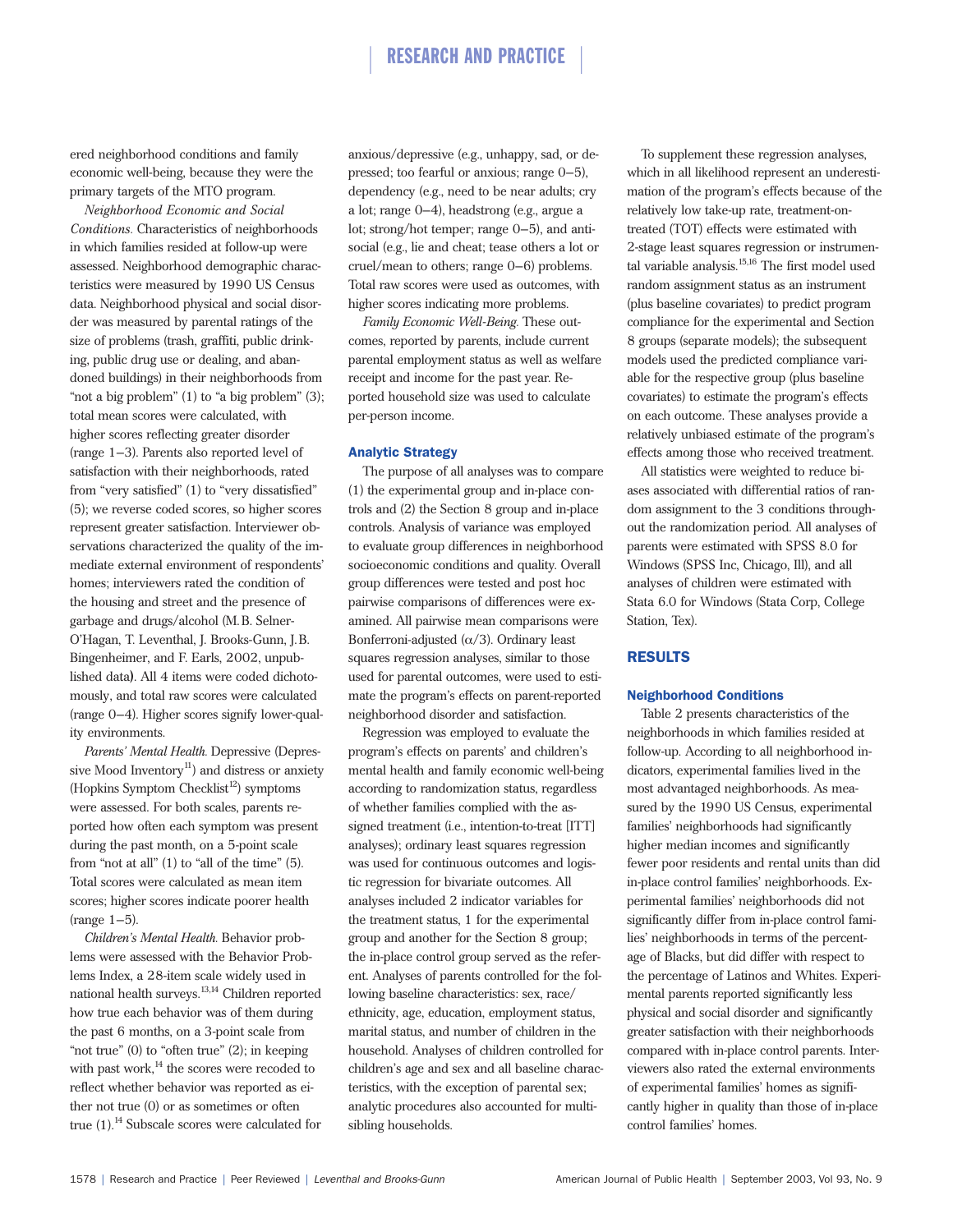## **TABLE 2—Neighborhood Characteristics at Follow-Up by Treatment Group: MTO Demonstration: New York City, 1998–2000**

|                                        | Experimental<br>$(n = 220)$ | Section 8<br>$(n = 181)$ | In-Place Control<br>$(n = 149)$ | Difference:<br>Experimental<br>vs Control <sup>a</sup> | Difference:<br>Section 8<br>vs Control <sup>a</sup> |
|----------------------------------------|-----------------------------|--------------------------|---------------------------------|--------------------------------------------------------|-----------------------------------------------------|
| 1990 US Census <sup>b</sup>            |                             |                          |                                 |                                                        |                                                     |
| Median family income, \$               | 23277 (14684)               | 17922 (9283)             | 14 808 (6531)                   | $+8469$ <sup>+</sup>                                   | $+3114**$                                           |
| Fraction poor                          | 0.34(0.20)                  | 0.40(0.14)               | 0.45(0.12)                      | $-0.11$ †                                              | $-0.05**$                                           |
| Fraction rental units                  | 0.82(0.25)                  | 0.92(0.15)               | 0.94(0.15)                      | $-0.12$ †                                              | $-0.02$                                             |
| <b>Fraction Black</b>                  | 0.45(0.25)                  | 0.40(0.24)               | 0.41(0.21)                      | 0.04                                                   | $-0.01$                                             |
| <b>Fraction Latino</b>                 | 0.41(0.25)                  | 0.48(0.23)               | 0.51(0.20)                      | $+0.10$ <sup>+</sup>                                   | $-0.03$                                             |
| <b>Fraction White</b>                  | 0.12(0.21)                  | 0.09(0.18)               | 0.06(0.16)                      | $+0.06**$                                              | $+0.03$                                             |
| Parental report                        |                             |                          |                                 |                                                        |                                                     |
| Disorder <sup>d</sup>                  | 2.05(0.73)                  | 2.17(0.65)               | 2.38(0.56)                      | $-0.33$ <sup>+</sup>                                   | $-0.21***$                                          |
| Satisfaction <sup>e</sup>              | 3.07(1.42)                  | 2.83(1.33)               | 2.58(1.39)                      | $+0.49$ <sup>+</sup>                                   | $+0.25*$                                            |
| Interviewer observation <sup>b</sup>   |                             |                          |                                 |                                                        |                                                     |
| Poor external environment <sup>T</sup> | 2.27(1.40)                  | 2.45(1.31)               | 2.72(1.16)                      | $-0.45***$                                             | $-0.27$                                             |

*Note*. MTO=Moving to Opportunity for Fair Housing Demonstration. Means (SDs) are weighted by date of random assignment because the assignment ratio for the 3 groups changed throughout the randomization period.

<sup>a</sup>Significance levels indicate significant difference compared with in-place controls. <sup>b</sup> Test statistic computed via analysis of variance, with mean comparisons Bonferroni-adjusted.

<sup>c</sup>Means adjusted for baseline characteristics: parental sex, race/ethnicity, age, education, employment status, marital status, and number of children in household; missing baseline characteristics were imputed to the mean of the nonmissing sample. Test statistics were computed via ordinary least squares regression.

<sup>d</sup>Parents reported "how big a problem" 5 types of events in the neighborhood were, on a 3-point scale from "a big problem" (3) to "not a big problem" (1). For disorder scale, range = 1–3.

 $\overrightarrow{e}$  For satisfaction, range = 1-5.

<sup>f</sup>Interviewer observed the street block on 4 attributes, and items were recoded dichotomously, with higher scores reflecting lower quality (range 0–4).

\**P* < .10; \*\**P* < .05; \*\*\**P* < .01; †*P* < .001.

The neighborhoods of Section 8 families also appeared to be superior to the origin neighborhoods of in-place control families, but differences were about half the size of those found for experimental families. Section 8 families lived in neighborhoods with significantly higher incomes and fewer poor residents than did in-place controls, but these families' neighborhoods did not significantly differ in terms of renters or racial/ethnic composition. Section 8 parents also reported significantly less disorder than did in-place control parents. No significant differences between Section 8 and in-place control families were found in neighborhood satisfaction or the quality of the external environment.

## Parents' Mental Health

Table 3 displays the groups' total symptom scores; the first column presents predicted means for in-place controls and the following columns presents ITT and TOT effects for the experimental and Section 8 groups, respec-

tively. For the ITT analyses, a significant group difference was found for distress symptoms; experimental parents were less likely than in-place control parents to report distress symptoms. For the TOT analysis, this effect was significant**,** suggesting that experimental parents who complied with treatment (i.e., moved) were less likely than in-place controls to report distress symptoms. This TOT effect represented an additional 20% reduction in symptoms compared with control parents  $(e.g., [0.55-0.21=0.34]/1.68)$ . A trend-level ITT effect was found for depressive problems, and the TOT effect was significant.

## Children's Mental Health

Table 4 presents group comparisons of subscale scores in the same format used for parents' mental health. All analyses were run for the full sample and separately by children's sex and age.

*Full Sample.* For the ITT analyses, experimental children were significantly less likely than in-place control children to report anxious/depressive problems, and results were also significant for the TOT analyses. Section 8 children, on the other hand, were only marginally less likely than in-place controls to report dependency and headstrong problems. No significant group differences were found for antisocial problems.

*Sex Subgroups.* Results varied by the children's sex. Experimental boys were significantly less likely to report anxious/depressive problems than were in-place control boys. For the TOT analyses, this effect was substantially larger than the ITT effect—39% additional reduction in problems—but only marginally significant. Both experimental and Section 8 boys had fewer dependency problems than did in-place control boys, and for boys whose families complied with the program, there was a more than 60% further reduction in these problems compared with in-place controls. For boys, no significant group differences were found for headstrong and antisocial problems, and for girls, no significant group differences were found for any subscale scores.

*Age Subgroups.* Results also varied by children's age. Among children aged 8 to 13 years, Section 8 children were significantly less likely than in-place controls to have headstrong problems, and the corresponding TOT effect was significant. For anxious/depressive problems, a marginally significant treatment effect was found for experimental children aged 8 to 13 years, and for dependency problems, marginally significant program effects were found for both experimental and Section 8 children aged 8 to 13 years. No significant group differences were seen for antisocial problems or for youths aged 14 to 18 years.

## Family Economic Well-Being

No significant program effects were found for employment, welfare receipt, household size, household income, or per-person income for either the ITT or the TOT analyses (Table 3).

## **DISCUSSION**

MTO was the first study to use experimental data to demonstrate links between neigh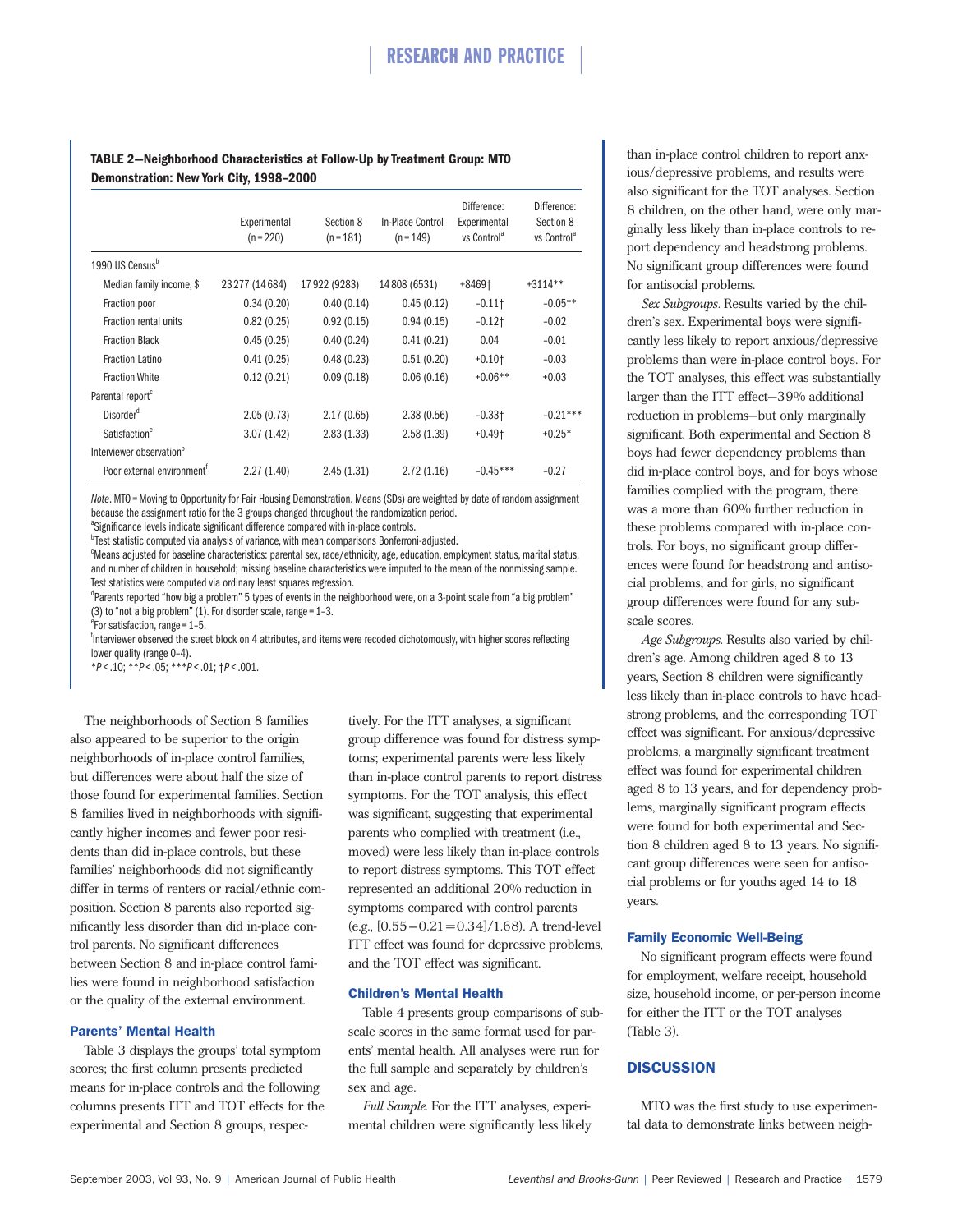**TABLE 3—Summary of Unstandardized Regression Coefficients (Standard Errors) for MTO Program Effects on Parental Mental Health and Family Economic Well-Being at Follow-Up: New York City, 1998–2000**

|                                  | In-Place Control ( $n = 149$ ),<br><b>Predicted Mean</b> | Experimental <sup>a</sup> (n = 220) |                      | Section $8^a$ (n = 181) |                      |
|----------------------------------|----------------------------------------------------------|-------------------------------------|----------------------|-------------------------|----------------------|
|                                  |                                                          | Intent-to-Treat                     | Treatment-on-Treated | Intent-to-Treat         | Treatment-on-Treated |
| Parental mental health           |                                                          |                                     |                      |                         |                      |
| Depressive symptoms <sup>b</sup> | 2.37                                                     | $-0.19(0.11)*$                      | $-0.49(0.25)$ **     | $-0.01(0.11)$           | 0.00(0.30)           |
| Distress/anxiety symptoms"       | 1.68                                                     | $-0.21(0.09)$ ***                   | $-0.55(0.21)$ ***    | $-0.12(0.09)$           | $-0.28(0.24)$        |
| Family economic well-being       |                                                          |                                     |                      |                         |                      |
| Parent employed                  | 0.47                                                     | 0.04(0.24)                          | 0.02(0.13)           | 0.30(0.25)              | 0.14(0.14)           |
| Receive welfare                  | 0.70                                                     | 0.16(0.24)                          | 0.08(0.11)           | $-0.14(0.25)$           | $-0.07(0.14)$        |
| Household income. \$             | 12477                                                    | 287.41 (994.72)                     | 704.19 (2352.44)     | 146.26 (1035.83)        | 521.32 (1030.24)     |
| Per person income, \$            | 4423                                                     | 573.28 (385.59)                     | 1347.10 (1013.21)    | 6.53 (401.53)           | 147.01 (997.04)      |

Note. MTO = Moving to Opportunity for Fair Housing Demonstration. Models adjust for parental sex, race/ethnicity, age, education, employment status, marital status, and number of children in household and apply weights by date of random assignment because the assignment ratio for the 3 groups changed throughout the randomization period. Missing baseline characteristics were imputed to the mean of the nonmissing sample.

<sup>a</sup>Significance levels indicate significant difference compared with in-place controls.

b<br>Parents reported "how much they were bothered or troubled" during the past month with each symptom, on a 5-point scale from "not at all" (1) to "all of the time" (5); scale scores are averages. \**P* < .10; \*\**P* < .05; \*\*\**P* < .01.

borhood residence and mental health by providing families the opportunity to move (via randomization) from public housing in highpoverty neighborhoods into private housing in less poor neighborhoods. The experimental design addressed the fundamental problem of selection bias in neighborhood research. Neighborhood effects on mental health were found for parents and children. Because children reported on their own mental health, no confounding of reporters was present.

The most significant benefits of the MTO program were noneconomic. Experimental parents who moved to low-poverty neighborhoods displayed superior mental health, as evidenced by their reporting fewer distress and depressive symptoms than in-place control parents who remained in high-poverty neighborhoods. Experimental parents showed moderate relative improvements in mental health ranging from 8% to 33% for ITT and TOT effects, respectively.

The mental health impacts of the MTO program were larger for children than for parents. Program effects were most pronounced for boys and for children aged 8 to 13 years. Among boys, moving to private housing in low-poverty neighborhoods resulted in a 25% reduction in depressive/anxiety and dependency problems, on average, relative to inplace controls, and effects increased threefold

for boys whose families complied with the program by using vouchers to move to advantaged neighborhoods.

Similar results for dependency problems were found for Section 8 boys who moved out of public housing but remained in relatively poor neighborhoods. In addition, Section 8 children aged 8 to 13 years displayed fewer headstrong problems compared with in-place control peers.

The general lack of findings for girls may owe to girls' differential exposure to neighborhood contexts. Parents and school officials may provide boys greater access to neighborhood influences, whereas girls' exposure may be more restricted.<sup>17,18</sup> The absence of findings for youths aged 14 to 18 years may result from their ability to travel back to their old high-poverty neighborhoods or from disruption of peer networks, which are salient during adolescence. In fact, research on residential mobility indicates that instability created by moving and subsequent school changes (independent of accompanying economic changes) may have negative health effects, likely owing to disturbance of social networks.19–22 Finally, younger children may benefit more from their parents' superior mental health than older children, given the prominence of the family context for this age group.23

Although our measures did not permit examination of clinical disorders, the program's impact on mental health, particularly the large effects for children, may have clinical as well as public health benefits. For instance, the favorable results reported correspond with other MTO site evaluations, particularly reductions in male youths' arrests for violent crime and improvements in children's health for incidents necessitating medical intervention.24,25 In addition, results partially concur with findings from recent welfare-to-work studies suggesting that both parents and their children are affected by antipoverty programs.27 Although several studies report modest beneficial effects of antipoverty programs on parents' mental health, effects for their children are mixed, with possibly more pronounced effects for children and potentially adverse effects for adolescents' well-being. No such negative effects were found in the MTO program.

The absence of program effects on family economic well-being—parental employment, welfare receipt, and income—may owe to several factors. First, the MTO program coincided with historic changes in welfare legislation, which promoted entrance into the workforce and made cash assistance contingent on employment as well as time-limited. Second, the program was initiated during a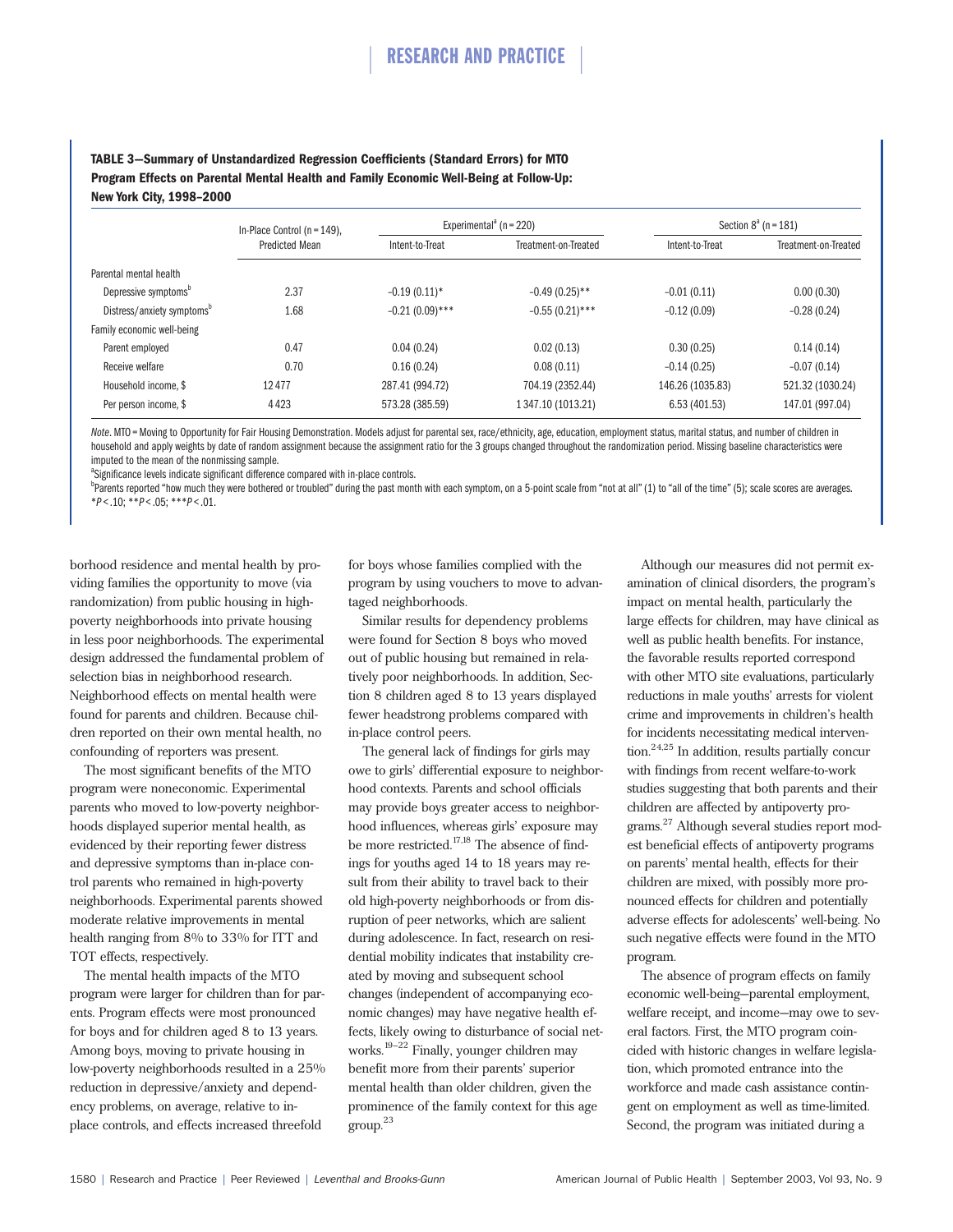|                                           | In-Place<br>Control ( $n = 146$ ), |                   | Experimental <sup>ª</sup> (n = 195) |                            | Section $8^a$ (n = 171) |
|-------------------------------------------|------------------------------------|-------------------|-------------------------------------|----------------------------|-------------------------|
|                                           | Predicted Mean                     | Intent-to-Treat   | Treatment-on-Treated                | Intent-to-Treat            | Treatment-on-Treated    |
| Anxious/depressed<br>(total) <sup>b</sup> | 2.02                               | $-0.32(0.16)$ **  | $-0.85(0.41)$ **                    | $-0.16(0.17)$              | $-0.45(0.48)$           |
| Boys                                      | 2.02                               | $-0.42(0.21)$ **  | $-1.20(0.65)$ *                     | $-0.33(0.24)$              | $-1.12(0.73)$           |
| Girls                                     | 2.02                               | $-0.23(0.23)$     | $-0.64(0.56)$                       | $-0.03(0.24)$              | $-0.09(0.65)$           |
| Aged 8-13 y                               | 2.15                               | $-0.39(0.21)$ *   | $-0.90(0.49)$ *                     | $-0.26(0.23)$              | $-0.74(0.62)$           |
| Aged 14-18 y                              | 1.80                               | $-0.20(0.22)$     | $-0.67(0.68)$                       | 0.01(0.23)                 | $-0.04(0.71)$           |
| Dependent (total) <sup>b</sup>            | 1.58                               | $-0.16(0.14)$     | $-0.47(0.35)$                       | $-0.28(0.15)$ *            | $-0.73(0.43)$ *         |
| Boys                                      | 1.75                               | $-0.53(0.20)$ *** | $-1.61(0.66)$ ***                   | $-0.64(0.21)$ <sup>+</sup> | $-1.74(0.69)$ ***       |
| Girls                                     | 1.42                               | 0.17(0.19)        | 0.35(0.49)                          | 0.04(0.20)                 | 0.19(0.54)              |
| Aged 8-13 y                               | 1.80                               | $-0.29(0.18)$ *   | $-0.77(0.41)^*$                     | $-0.33(0.20)$ *            | $-0.83(0.53)*$          |
| Aged 14-18 y                              | 1.21                               | 0.07(0.21)        | 0.22(0.63)                          | $-0.18(0.21)$              | $-0.56(0.68)$           |
| Headstrong (total) <sup>b</sup>           | 2.64                               | $-0.08(0.18)$     | $-0.25(0.46)$                       | $-0.32(0.19)$ *            | $-0.94(0.54)$ *         |
| Boys                                      | 2.58                               | $-0.02(0.27)$     | 0.04(0.78)                          | $-0.43(0.27)$              | $-1.40(0.84)$ *         |
| Girls                                     | 2.69                               | $-0.11(0.26)$     | $-0.41(0.64)$                       | $-0.24(0.26)$              | $-0.63(0.72)$           |
| Aged 8-13 y                               | 2.58                               | $-0.04(0.23)$     | $-0.13(0.52)$                       | $-0.55(0.20)$ **           | $-1.32(0.65)$ **        |
| Aged 14-18 y                              | 2.73                               | $-0.10(0.29)$     | $-0.25(0.88)$                       | $-0.06(0.30)$              | $-0.27(0.94)$           |
| Antisocial (total) <sup>b</sup>           | 1.69                               | 0.29(0.20)        | 0.78(0.53)                          | 0.01(0.20)                 | 0.02(0.56)              |
| Boys                                      | 1.79                               | 0.34(0.29)        | 1.08(0.84)                          | 0.34(0.31)                 | 0.88(0.92)              |
| Girls                                     | 1.61                               | 0.27(0.28)        | 0.80(0.72)                          | $-0.31(0.28)$              | $-0.87(0.76)$           |
| Aged 8-13 y                               | 1.60                               | 0.19(0.25)        | 0.45(0.61)                          | $-0.05(0.25)$              | $-0.16(0.66)$           |
| Aged 14-18 y                              | 1.85                               | 0.46(0.33)        | 1.53(1.04)                          | 0.07(0.35)                 | 0.21(1.07)              |

**TABLE 4—Summary of Unstandardized Regression Coefficients (Standard Errors) for MTO Program Effects on Children's Mental Health at Follow-Up: New York City, 1998–2000**

*Note*. MTO=Moving to Opportunity for Fair Housing Demonstration. Models adjust for children's age and sex (full sample only) and baseline parental characteristics (race/ethnicity, age, education, employment status, marital status, and number of children in the household) and apply weights by date of random assignment (because the assignment ratio for the 3 groups changed throughout the randomization period). Missing baseline characteristics were imputed to the mean of the nonmissing sample. Standard errors adjust for multisibling households.

<sup>a</sup>Significance levels indicate significant difference compared with in-place controls.

<sup>b</sup>Children reported "how true of them" behaviors were during the past 6 months, on a 3-point scale, and the scale was recoded to reflect "not true" (0) or "sometimes/often true" (1); scale scores are sums.

\**P* < .10; \*\**P* < .05; \*\*\**P* < .01; †*P* < .001.

period of general economic growth, which improved the labor market prospects for most sectors of the population. $27$  Third, low- to medium-skill jobs were not necessarily more plentiful in New York suburbs compared with cities such as Atlanta and Boston.28,29 Fourth, transportation issues, such as inadequate public transportation and lack of access to cars, may have impeded entrance into the workforce for suburban movers. Finally, moving may have disrupted existing job networks.

Because this study used an experimental design, we cannot disentangle the processes that might underlie the effects of the program; however, a range of neighborhood and family economic conditions was examined. At baseline, the prevalence of neighborhood crime and violence in families' lives was clear from the fact that escaping drugs and gangs was their primary reason for volunteering for the program. By and large, mover families, particularly experimental families, acquired considerably improved neighborhood conditions, which included higher median incomes and less reported disorder relative to the baseline neighborhoods of in-place control families. In addition to improved neighborhoods, another possible explanation for the program's effects is enhanced family economic well-being<sup>30,31</sup>; however, as noted, no significant group differences were found. Finally, an alternative hypothesis is that more

advantaged neighborhoods provide better health and social resources—such as quality health services, schools, and housing, as well as youth programs, parks, and sport facilities than poor neighborhoods.

A major limitation of this study is that only approximately 70% of New York MTO families were seen at follow-up. However, the present sample does not significantly differ from nonparticipants in baseline characteristics. In addition, the MTO program is based on voluntary participation, which suggests that beneficial effects of the program may be due, at least in part, to unmeasured family characteristics that led to self-selection into MTO. Nonetheless, more advantaged and motivated families did not appear to volunteer for MTO, as indicated by the fact that participating MTO families were more socioeconomically disadvantaged than families that declined participation.<sup>9</sup> Finally, the absence of repeated measures on outcomes, as a result of restricted baseline measures, did not allow examination of within-group change by means of before-and-after comparisons; it is unclear whether the program's effects are over- or underestimated by failure to consider withingroup differences.

One policy implication of this study is that neighborhood residence is a possible source of socioeconomic differentials in health. Neighborhood disorder and associated conditions in high-poverty communities also may contribute to high rates of emotional distress.32,33 Our findings suggest that moving out of public housing in high-poverty neighborhoods had positive effects on mental health, although the effects varied for parents and their children, depending on the nature of the relocation. High-density public housing located in distressed communities is being dismantled in several large cities. Our study suggests potential mental health benefits from this policy, especially for families that relocate to low-poverty neighborhoods. Public health efforts to monitor the mental health of families in high-poverty neighborhoods are merited, as are policies to increase the mobility options of low-income families.

#### About the Authors

*The authors are with the National Center for Children and Families, Columbia University, New York, NY.*